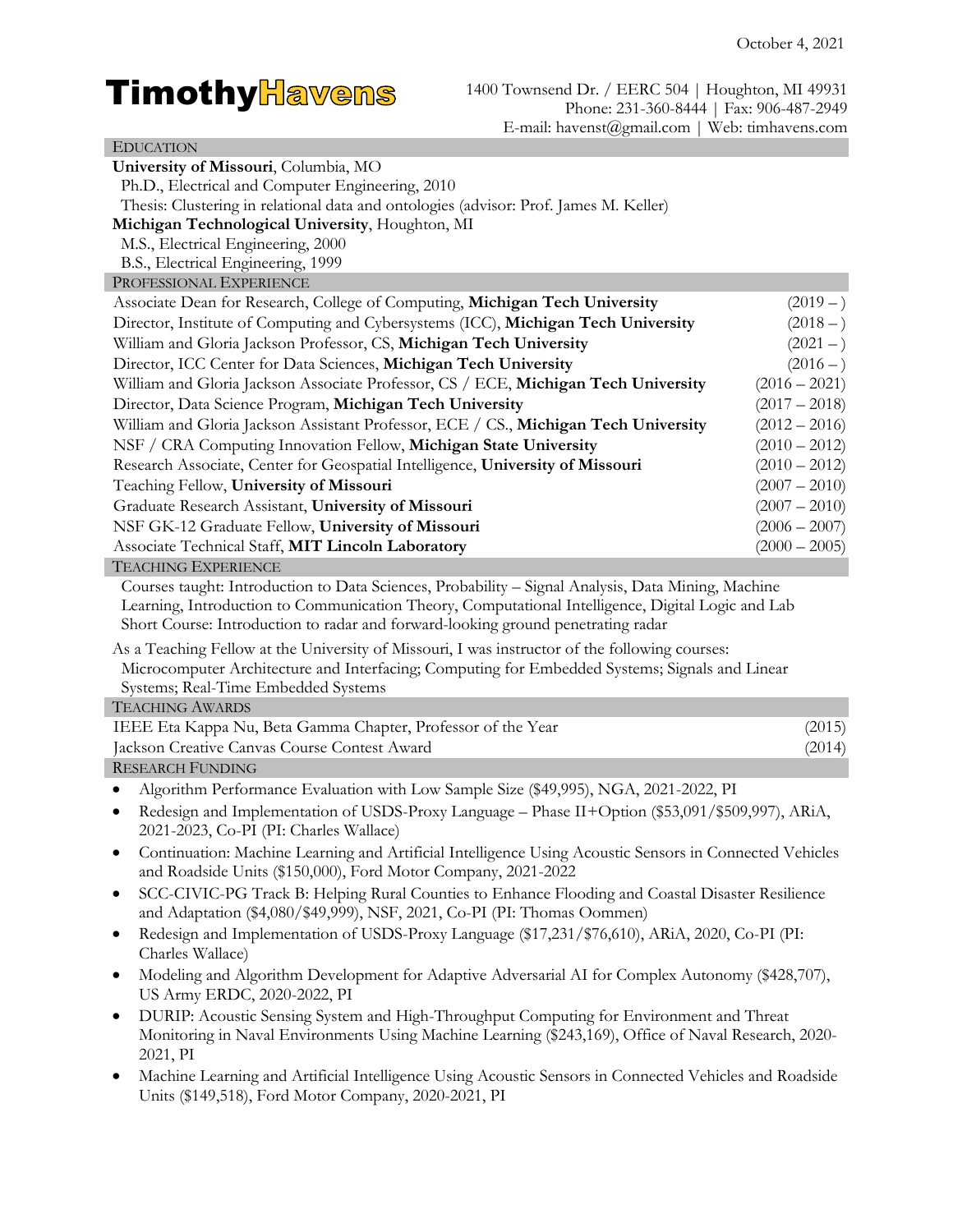- Defending the Nation's Digital Frontier: Cybersecurity Training for Tomorrow's Officers (\$66,377/\$248,517), Office of Naval Research, 2020-2021, Co-PI (PI: Andrew Barnard)
- Duty Cycle Aggregation, Warranty Mitigation, and Fleet Prognostics using Customer Usage Data (Part II) (\$199,847), Ford Motor Company, 2020-2022, PI
- Algorithms for Look-Down Infrared Target Exploitation Phase II (\$399,994), NGA, 2020-2022, PI
- Machine Learning for Human-Based Visual Detection Metrics (\$120,000), Signature Research Inc., 2020- 2021, PI
- Localization, Tracking, and Classification of On-Ice and Underwater Noise Sources Using Machine Learning (\$299,533), Naval Undersea Warfare Center, 2019-2022, PI
- Duty Cycle Aggregation and Warranty Mitigation using Customer Usage Data (\$50,000), Ford Motor Company, 2019, PI
- Algorithms for Look-Down Infrared Target Exploitation (\$99,998), NGA, 2018-19, PI
- Distributed Array Processing for Aperture Level STAR (\$50,000), MIT Lincoln Laboratory, 2017-18, PI
- Self-Interference Modeling in Active Phased Arrays (\$15,000), MIT Lincoln Laboratory, 2017, PI
- Multistatic GPR Phase II (\$100,000), Akela, Inc. / US Army SBIR, 2017-19, PI
- Multisensor Analysis and Algorithm Development for Detection and Classification of Buried and Obscured Targets (\$99,779), Army Research Office, 2016-2019, PI
- Implementation of Unmanned Aerial Vehicles (UAVs) for Assessment of Transportation Infrastructure (\$87,620/\$598,526), Michigan DOT, 2016-2019, Co-PI (PI: Colin Brooks)
- Multistatic GPR for Explosive Hazards Detection (\$49,987), Akela, Inc. / US Army SBIR, 2016-2017, PI
- Heterogeneous Multisensor Buried Target Detection Using Spatiotemporal Feature Learning (\$381,200), Army Research Office, 2015-2018, PI
- Improved Service Predictions for Multifunction Printers (MFP) (\$8,625), Kyocera, 2015-2016, Co-PI (PI: R. Louks)
- Spatial Coherence Imaging and Machine Learning Approach for Standoff Detection Using Forward-Looking Ground-Penetrating Radar (\$386,942), US Army, 2013-2105, PI
- Advanced Signal-Processing and Detection Algorithms for Handheld Explosive Hazard Detection (\$227,016/\$1,238,255), US Army, 2013-2015, Co-PI (PI: Joseph Burns)
- Evaluating the Use of Unmanned Aerial Vehicles for Transportation Purposes (\$71,088/\$240,889), Michigan Dept. Transportation (MDOT), 2013-2014, Co-PI (PI: Colin Brooks)
- REF-RS: Preliminary Development Towards Simultaneous Localization and Mapping Using Heterogeneous Clouds of Unmanned Aerial Vehicles (UAVs) (\$26,000), MTU, 2013-2014, PI
- NURail Tier I (\$299,966), USDOT-RITA, 2013-2018, Co-PI (PI: Pasi Lautala)
- NURail Center Phase II (\$45,172/\$788,295), USDOT-RITA, 2012-2016, Co-PI (PI: Pasi Lautala)
- CI Fellows Project: Clustering of Large Data Sets (\$267,500), NSF / CRA, 2010-2012, PI
- Synthetic Aperture Radar Signal Processing (\$438,193), Leonard Wood Institute, 2010-2011, Co-PI (PI: James Keller)
- Developing Interfaces to Provide Range of Motion Feedback to Elderly People Using Exercise Equipment (\$40,000), RAND/Hartford Foundation, 2007-2008, Co-I (PI: Gregory Alexander) JOURNAL ARTICLES
	- S.K. Kakula, A.J. Pinar, D.T. Anderson, and T.C. Havens. Online learning of classification and regression using the Choquet integral. In preparation, *IEEE Trans. Fuzzy Systems*.

D.T. Anderson, M. Deardorff, T.C. Havens, S.K. Kakula, T. Wilkin, M.A. Islam, A.J. Pinar, and A.R. Buck. Fuzzy integral  $=$  contextual linear order statistic.

I.T. Cummings, J.P. Doane, T.J. Schulz, and T.C. Havens. Adaptive beamforming and mutual coupling estimation techniques for aperture-level simultaneous transmit and receive phased arrays. In review, *IEEE Trans. Wireless Communications*.

I.T. Cummings, T.J. Schulz, J.P. Doane, and T.C. Havens. Narrowband direction-of-arrival estimation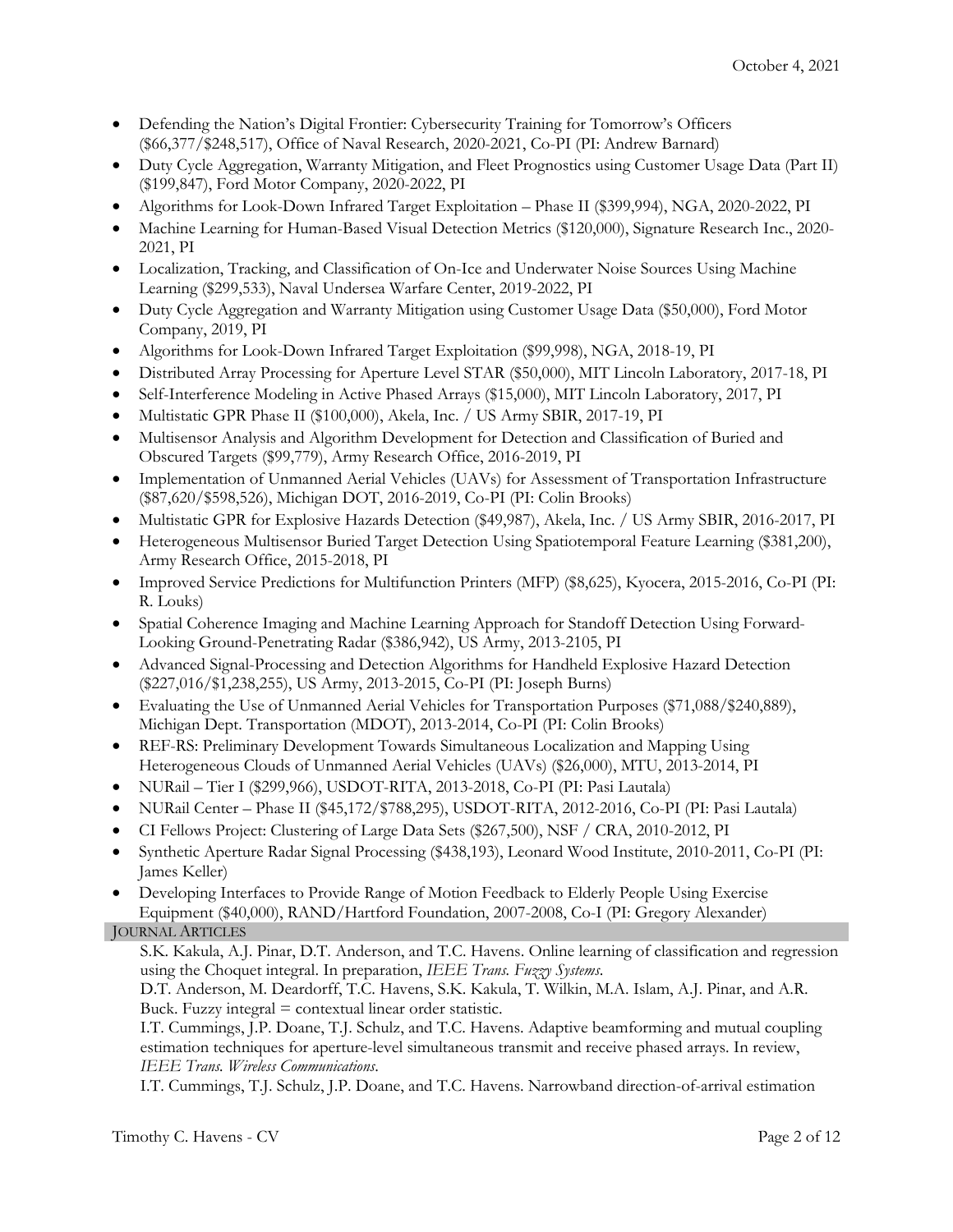with aperture-level simultaneous transmit and receive digital phased arrays. In review, *IEEE Trans. Signal Processing.*

- 1. M.A. Islam, D.T. Anderson, T.C. Havens, and J. Ball (Sept, 2021). A generalized fuzzy extension principle and its application to information fusion. *IEEE Trans. Fuzzy Systems, 25*(9), 2726-2738.
- 2. S.K. Kakula, A.J. Pinar, M.A. Islam, D.T. Anderson, and T.C. Havens. Novel regularization for learning the fuzzy Choquet integral with limited training data. Accepted, *IEEE Trans. Fuzzy Systems.*
- 3. S. Yazdanparast, T.C. Havens, and M. Jamalabdollahi. Linear time community detection by a novel modularity gain acceleration in label propagation. Accepted, *IEEE Trans. Big Data*.
- 4. B. Murray, M.A. Islam, A. Pinar, D.T. Anderson, G. Scott, T.C. Havens, and J.M. Keller (Aug, 2021). Explainable AI for the Choquet integral. *IEEE Trans. Emerging Topics Comp. Intell, 5*(4), 520-529.
- 5. S.J. Whitaker, A. Barnard, G.D. Anderson, and T.C. Havens (July, 2021). Recurrent networks for DOA identification of anthropogenic acoustic sources in a shallow water channel using a vector sensor. *J. Acoustical Society of America, 150*(1), 111-119.
- 6. S. Yazdanparast, T.C. Havens, and M. Jamalabdollahi (June, 2021). Soft overlapping community detection in large-scale networks via fast fuzzy modularity maximization. *IEEE Trans. Fuzzy Systems, 29*(6), 1533-1543.
- 7. S. Kabir, C. Wagner, T.C. Havens, and D.T. Anderson (Nov, 2020). A similarity measure based on bidirectional subsethood for intervals. *IEEE Trans. Fuzzy Systems, 28*(11), 2890-2904.
- 8. M.A. Islam, D.T. Anderson, A. Pinar, T.C. Havens, G. Scott, and J.M. Keller (July, 2020). Enabling explainable fusion in deep learning with fuzzy integral neural networks. *IEEE Trans. Fuzzy Systems, 28*(7), 1291-1300.
- 9. I.T. Cummings, T.J. Schulz, J.P. Doane, and T.C. Havens (Dec, 2020). Aperture-level simultaneous transmit and receive with digital phased arrays. *IEEE Trans. Signal Processing, 68*(1), 1243-1258.
- 10. J. Bialas, T. Oommen, and T.C. Havens (Oct, 2019). Optimal segmentation for building class in high spatial resolution images using random forests. *Int. J. App. Earth Obs. Geoinf. 82*, 101895.
- 11. C.D. Demars, M.C. Roggemann, A.J. Webb, and T.C. Havens. (Oct, 2018) Target localization and tracking by fusing Doppler differentials from cellular emanations with a multi-spectral video tracker. *Sensors, 18*(11), 3687.
- 12. A.J. Webb, T.C. Havens, and T.J. Schulz (Sept, 2018). Fast image reconstruction in forward looking GPR using dual l1 regularization. *IEEE Trans. Computational Imaging, 4*(3), 470-478.
- 13. M.A. Islam, D.T. Anderson, A.J. Pinar, and T.C. Havens (Aug, 2018). Data-driven compression and efficient learning of the Choquet integral. *IEEE Trans. Fuzzy Systems, 26*(4), 1908-1922.
- 14. H. Deilamsalehy and T.C. Havens (Apr, 2018). Fuzzy adaptive extended Kalman filter for robust 3D pose estimation. *Int. J. Intelligent Unmanned Systems*, *6*(2), 50-68.
- 15. H.I. Sweidan and T.C. Havens (Apr, 2018). Sensor relocation for improved target tracking. *IET Wireless Sensor Systems, 8*(2), 76-86.
- 16. A.J. Pinar, J. Rice, L. Hu, D.T. Anderson, and T.C. Havens (Dec, 2017). Efficient multiple kernel classification using feature and decision level fusion. *IEEE Trans. Fuzzy Systems, 25*(6), 1403-1416. CIS Publication Spotlight
- 17. A.J. Pinar, D.T. Anderson, A. Zare, T.C. Havens, and T. Adeyeba (2017). Measures of the shapley index for learning lower complexity fuzzy integrals. *Granular Computing, 2*(4), 303-319.
- 18. J. Frank, U. Rebbapragada, J. Bialas, T. Oommen, and T.C. Havens (2017). Effect of label noise on the machine-learned classification of earthquake damage. *Remote Sensing, 9*(8), 803.
- 19. H. Deilamsalehy, T.C. Havens, P. Lautala, E. Medici, and J. Davis (2017). An automatic train car wheel flat spot detection method using thermal camera imagery. *J. Rail and Rapid Transit, 231*(6), 690-700. Editor's Choice Selection
- 20. H. Deilamsalehy, T.C. Havens, J. Manela (2017). Heterogeneous multi-sensor fusion for mobile platform 3D pose estimation. *J. Dynamic Systems, Measurement, and Control, 139*(7), 071002.
- 21. S. Yazdanparast and T.C. Havens (2017). Modularity maximization using completely positive programming. *Physica A: Statistical Mechanics and its Applications, 471*(1), 20-32.
- 22. D.T. Anderson, P. Elmore, F. Petry, and T.C. Havens (2016). Fuzzy Choquet integration of homogeneous possibility and probability distributions. *Information Sciences, 363*, 24-39.

Timothy C. Havens - CV Page 3 of 12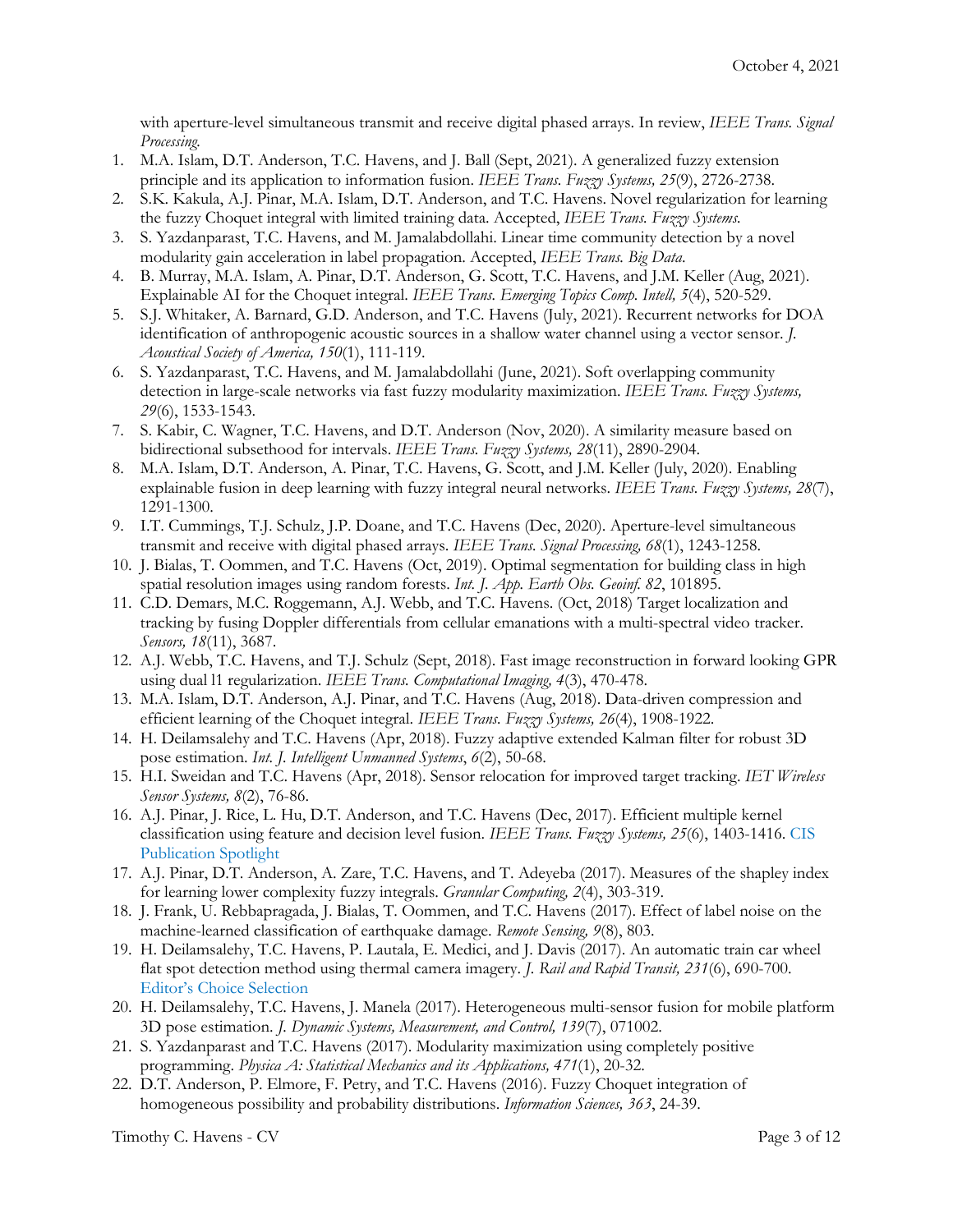- 23. S. Nuchitprasitchai, M. Roggemann, and T.C. Havens (2016). An algorithm for reconstructing three dimensional images from overlapping two dimensional intensity measurements with relaxed camera positioning requirements. *Int. J. Modern Engineering Research, 6*(9), 69-81*.*
- 24. C. Demars, M. Roggemann, and T.C. Havens (2015), Multi-spectral detection and tracking of multiple moving targets in cluttered urban environments. *Optical Engineering, 54*(12), 123106.
- 25. D. Kumar, J.C. Bezdek, M. Palaniswami, S. Rajasegarar, C. Leckie, and T.C. Havens (2016). A hybrid approach to clustering in big data. *IEEE Trans. Systems, Man, and Cybernetics, 46*(10), 2372-2385*.*
- 26. T.C. Havens, D.T. Anderson, and C. Wagner (2015). Data-informed fuzzy measures for fuzzy integration of intervals and fuzzy numbers. *IEEE Trans. Fuzzy Systems*, *23*(5), 1861-1875.
- 27. J. Su and T.C. Havens (2015). Quadratic program-based modularity maximization for fuzzy community detection in social networks. *IEEE Trans. Fuzzy Systems*, *23*(5), 1356-1371.
- 28. A.J. Pinar, B. Wijnen, G.C. Anzalone, T.C. Havens, P.G. Sanders, and J.M. Pearce (2015). Low-cost open-source voltage and current monitor for gas metal arc weld 3-D printing. *J. Sensors 2015*, paper ID 876714, 8 pages.
- 29. C. Wagner, S. Miller, J.M. Garibaldi, D.T. Anderson, and T.C. Havens (2015). From interval-valued data to general type-2 fuzzy sets. *IEEE Trans. Fuzzy Systems 23*(2), 248-269.
- 30. M. Moshtaghi, J.C. Bezdek, T.C. Havens, C. Leckie, S. Karunasekera, S. Rajasegarar, and M. Palaniswami (2014). Streaming analysis in wireless sensor networks. *Wireless Communications and Mobile Computing, 14*(9), 905-921.
- 31. D.T. Anderson, T.C. Havens, C. Wagner, J.M. Keller, M.F. Anderson, and D.J. Wescott. Extension of the fuzzy integral for general fuzzy set-valued information (2014). *IEEE Trans. Fuzzy Systems, 22*(6), 1625- 1639.
- 32. S. Rajasegarar, T.C. Havens, S. Karunasekera, C. Leckie, J.C. Bezdek, M. Jamriska, A. Gunatilaka, A. Skvortsov, and M. Palaniswami (2014). High resolution monitoring of atmospheric pollutants using a system of low-cost sensors. *IEEE Trans. Geoscience and Remote Sensing 52*(7), 3823-3832*.*
- 33. T.C. Havens, J.C. Bezdek, C. Leckie, K. Ramamohanarao, and M. Palaniswami (2013). A soft modularity function for detecting fuzzy communities in social networks. *IEEE Trans. Fuzzy Systems 21*(6), 1170-1175.
- 34. M. Popescu, J.C. Bezdek, T.C. Havens, and J.M. Keller (2012). A cluster validity framework based on induced partition dissimilarity. *IEEE Trans. Cybernetics, 43*(1), 308-320*.*
- 35. T.C. Havens, J.C. Bezdek, C. Leckie, L.O. Hall, and M. Palaniswami (2012). Fuzzy c-means algorithms for very large data. *IEEE Trans. Fuzzy Systems, 20*(6), 1130-1146*.* CIS Publication Spotlight
- 36. T.C. Havens and J.C. Bezdek (2012). A new formulation of the coVAT algorithm for visual assessment of clustering tendency in rectangular data. *Int. J. Intelligent Systems, 27*(6), 590-212.
- 37. T.C. Havens and J.C. Bezdek (2012). An efficient formulation of the improved visual assessment of tendency (iVAT) algorithm. *IEEE Trans. Knowledge and Data Engineering*, *24*(5), 813-822.
- 38. J.C. Bezdek, S. Rajasegarar, M. Moshtaghi, C. Leckie, M. Palaniswami, and T.C. Havens (2011). Anomaly detection in environmental monitoring networks. *Computational Intelligence Magazine, 6*(2), 52-58*.*
- 39. M. Moshtaghi, T.C. Havens, J.C. Bezdek, L. Park, C. Leckie, S. Rajasegarar, J.M. Keller, and M. Palaniswami (2011). Clustering ellipses for anomaly detection. *Pattern Recognition*, *44*(1), 55-69*.*
- 40. I.J. Sledge, T.C. Havens, J.C. Bezdek, and J.M. Keller (2010). Relational duals of cluster validity functions for the c-means family. *IEEE Trans. Fuzzy Systems*, *18*(6), 1160-1170. CIS Publication Spotlight
- 41. I.J. Sledge, J.C. Bezdek, T.C. Havens, and J.M. Keller (2010). Relational generalizations of validity indexes. *IEEE Trans. Fuzzy Systems, 18*(4), 771-786.
- 42. T.C. Havens, J.M. Keller, and M. Popescu (2010). Computing with words with the ontological self organizing map. *IEEE Trans. Fuzzy Systems, 18*(3), 473-485.
- 43. T.C. Havens, G.L. Alexander, C. Abbott, J.M. Keller, M. Skubic, and M. Rantz (2010). Tracking exercise motions of older adults using contours. *J. Applied Computer Science Methods, 1*(2), 21-42.
- 44. G.L. Alexander, T.C. Havens, M. Rantz, J.M. Keller, and C.C. Abbott (2010). An analysis of human motion detection systems use during elder exercise routines. *Western J. of Nursing Research, 32*(2), 233-249. MNRS Best Paper Award
- 45. T.C. Havens, J.C. Bezdek, J.M. Keller, M. Popescu, and J.M. Huband (2009). Is VAT really single linkage in disguise? *Ann. Mathematics and Artificial Intelligence, 55*(3), 237-251.

Timothy C. Havens - CV Page 4 of 12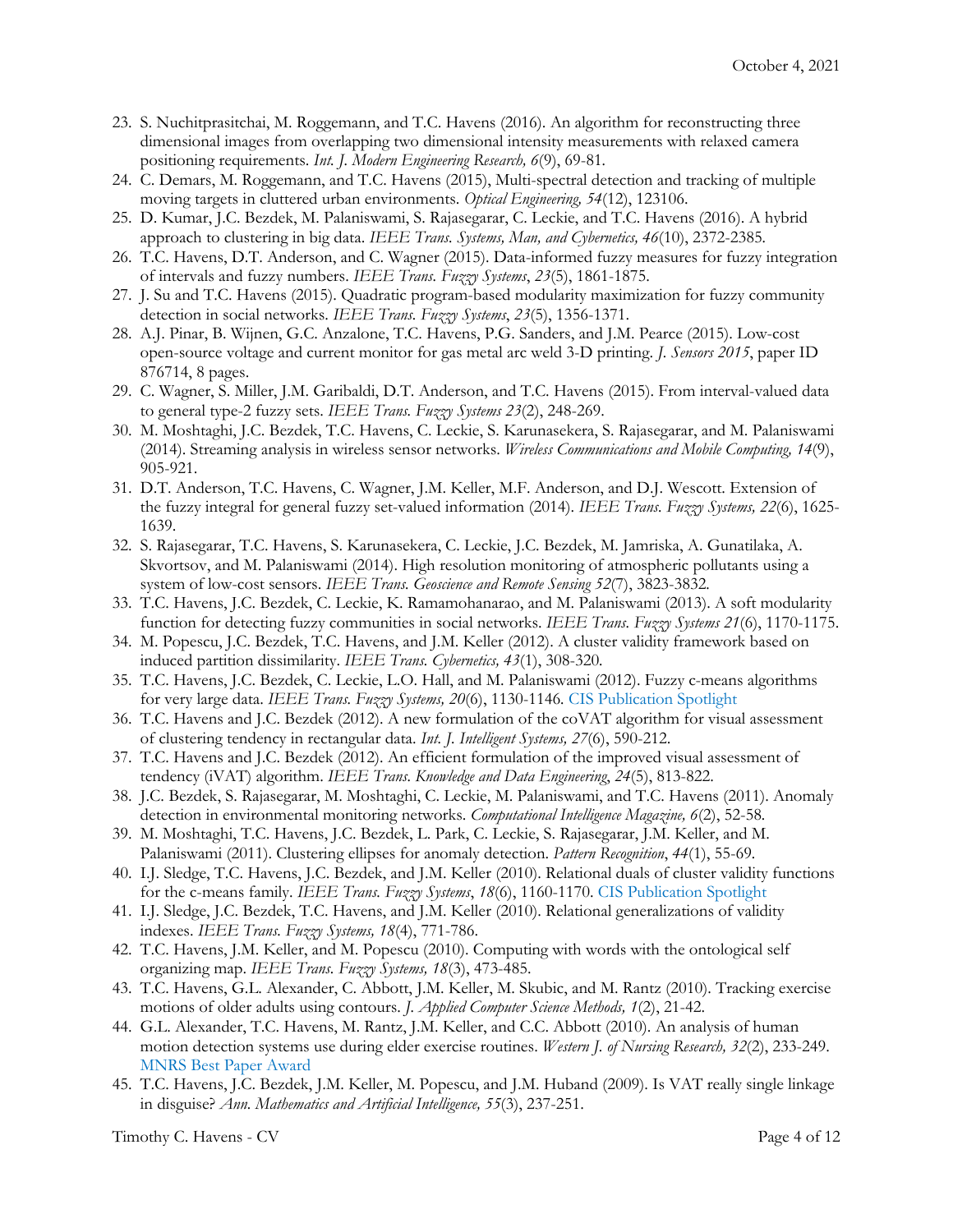- 46. I.J. Sledge, T.C. Havens, J.M. Huband, J.C. Bezdek, and J.M. Keller (2009). Finding the number of clusters in ordered dissimilarities. *Soft Computing*, *13*(12), 1125-1142.
- 47. T.C. Havens, J.C. Bezdek, J.M. Keller, and M. Popescu (2009). Clustering in ordered dissimilarity data. *Int. J. Intelligent Systems*, *24*(5), 504-528.
- 48. J.T. Beyer, M.C. Roggemann, L.J. Otten, T.J. Schulz, T.C. Havens, and W.W. Brown (2003). Experimental estimation of the spatial statistics of turbulence-induced index of refraction fluctuations in the upper atmosphere. *Applied Optics*, *42*, 908-921.
- 49. T.C. Havens, M.C. Roggemann, T.J. Schulz, W.W. Brown, J.T. Beyer, and L.J. Otten (2002). Measurement and data-processing approach for detecting anisotropic spatial statistics of turbulenceinduced index of refraction fluctuations in the upper atmosphere. *Applied Optics 41*, 2800-2808.
- 50. W.W. Brown, M.C. Roggemann, T.J. Schulz, T.C. Havens, J.T. Beyer, and L.J. Otten (2001). Measurement and data-processing approach for estimating the spatial statistics of turbulence-induced index of refraction fluctuations in the upper atmosphere. *Applied Optics*, *40*, 1863-1871. CONFERENCE PAPERS
- 51. E. Hedayati, T.C. Havens, and J.P Bos (July, 2021). Light field compression by residual CNN-assisted JPEG. *Int J. Conf. Neural Networks*.
- 52. S.J. Whitaker, Z. Dekraker, A. Barnard, T.C. Havens, G.D. Anderson II (July, 2021). Uncertain inference using ordinal classification in deep networks for acoustic localization. *Int. J. Conf. Neural Networks*.
- 53. B. Murray, D.T. Anderson, T.C. Havens (July, 2021). Actionable XAI for the fuzzy integral. *IEEE Int. Conf. Fuzzy Systems.*
- 54. M. Deardorff, D.T. Anderson, T.C. Havens, B. Murray, S.K. Kakula, and T. Wilkin (July, 2021). Earth mover's distance as a similarity measure for linear order statistics and fuzzy integrals. *IEEE Int. Conf. Fuzzy Systems.*
- 55. S.K. Kakula, A.J. Pinar, T.C. Havens, and D.T. Anderson (July, 2021). Online sequential learning of fuzzy measures for Choquet integral fusion. *IEEE Int. Conf. Fuzzy Systems.*
- 56. N. Hamilton, A. Webb, Z. Dekraker, B. Hendrickson, M. Blanck, E. Nelson, W. Roemer, and T.C. Havens (Apr, 2021). Augmentation methods for object detection in overhead imagery. *SPIE DSS, 11729,*  1172901*.*
- 57. A.J Pinar, A.J. Webb, J.L. Brown, T.C. Havens, B. Alvey, G.N. DeSouza, D.T. Anderson, and S.R. Price (Apr, 2021). Effects of perturbed depth sensors in autonomous ground vehicles. *SPIE DSS, 11746,*  117461F.
- 58. S.K. Kakula, A.J. Pinar, T.C. Havens, and D.T. Anderson (Dec, 2020). Visualization and analysis tools for explainable Choquet integral regression. *IEEE Symp. Ser. Comp. Intell.*
- 59. S.K. Kakula, A.J. Pinar, D.T. Anderson, and T.C. Havens (Oct., 2020). Online learning of the fuzzy Choquet integral. *IEEE Int. Conf. Systems, Man, and Cybernetics.*
- 60. S.K. Kakula, A.J. Pinar, T.C. Havens, and D.T. Anderson (July, 2020). Extended linear order statistic (ELOS) aggregation and regression. *IEEE Int. Conf. Fuzzy Systems*.
- 61. A. Wilbik, T.C. Havens, and T. Wilkin (July, 2020). On a paradox of extended linguistic summaries. *IEEE Int. Conf. Fuzzy Systems*.
- 62. S.K. Kakula, A.J. Pinar, T.C. Havens, and D.T. Anderson (July, 2020). Choquet integral ridge regression. *IEEE Int. Conf. Fuzzy Systems*.
- 63. B.J. Murray, D.T. Anderson, T.C. Havens, T. Wilkin, and A. Wilbik (June, 2020). Information fusion-2 text: explainable aggregation via linguistic protoforms. *Int. Conf. Info. Process. and Management of Uncertainty, 1239, 114-127.*
- 64. T.C. Havens and D.T. Anderson (June, 2019). Machine learning of Choquet integral regression with respect to a bounded capacity (or non-monotonic fuzzy measure). *IEEE Int. Conf. Fuzzy Systems*.
- 65. C. Veal, A. Yang, A. Hurt, M. Islam, D.T. Anderson, G. Scott, T.C. Havens, J.M. Keller and B. Tang (June, 2019). Linear order statistic neuron. *IEEE Int. Conf. Fuzzy Systems*.
- 66. B. Murray, M. Islam, A.J. Pinar, D.T. Anderson, G. Scott, T.C. Havens, F. Petry and P. Elmore (June, 2019). Transfer learning for the Choquet integral. *IEEE Int. Conf. Fuzzy Systems*.
- 67. S. Kabir, C. Wagner, T.C. Havens and D.T. Anderson (June, 2019). Measuring similarity between discontinuous intervals – challenges and solutions. *IEEE Int. Conf. Fuzzy Systems*.

Timothy C. Havens - CV Page 5 of 12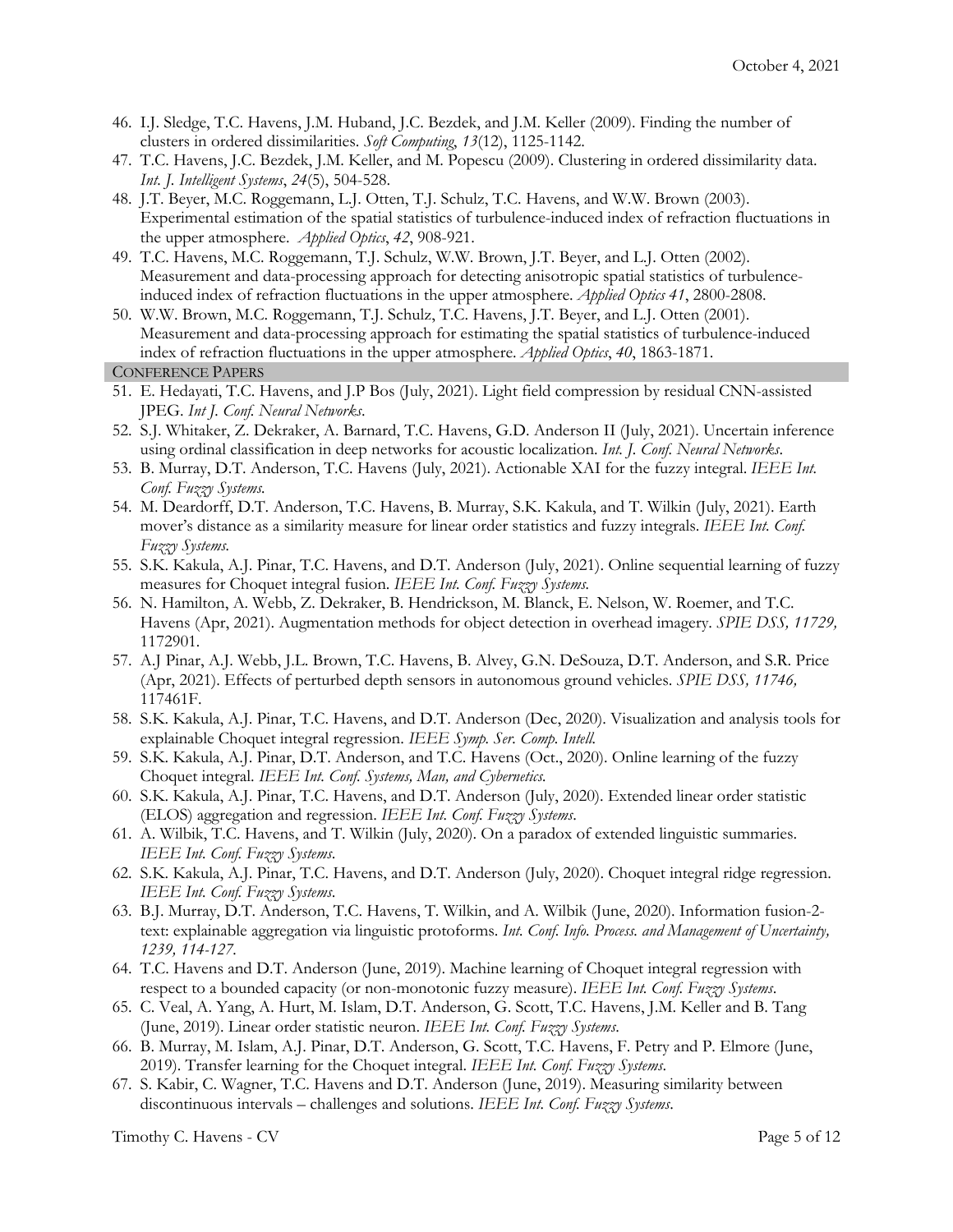- 68. I.T. Cummings, T.J. Schulz, J.P. Doane, S.A. Zekavat, and T.C. Havens (Oct, 2018). Informationtheoretic optimization of full-duplex communication between digital phased arrays. *Allerton Conf. Comm., Control, and Comp.,* 373-377.
- 69. T.C. Havens, A.J. Pinar, D.T. Anderson, and C. Wagner (July, 2018). SPFI: shape-preserving Choquet fuzzy integral for non-normal fuzzy set-valued evidence. *IEEE Int. Conf. Fuzzy Systems.*
- 70. B. Murray, M. Aminul Islam, A.J. Pinar, T.C. Havens, D.T. Anderson, and G. Scott (July, 2018). Explainable AI for understanding decision and data-driven optimization of the Choquet integral. *IEEE Int. Conf. Fuzzy Systems.* Best Student Paper Award Finalist
- 71. S. Kabir, C. Wagner, T.C. Havens, and D.T. Anderson (July, 2018). A bi-directional subsethood based similarity measure for fuzzy sets. *IEEE Int. Conf. Fuzzy Systems.*
- 72. I.T. Cummings, T.J. Schulz, J.P. Doane, and T.C. Havens (July, 2018). Optimizing the informationtheoretic partitioning of simultaneous transmit and receive phased arrays. *IEEE Int. Symp. Antennas and Propagation*.
- 73. U. Ahrawal, A.J. Pinar, C. Wagner, T.C. Havens, D. Soria, and J. Garibaldi (June, 2018). Comparison of fuzzy integral-fuzzy measure based ensemble algorithms with state-of-the-art ensemble algorithms. *Int. Conf. Info. Process. and Management of Uncertainty*, 329-341.
- 74. M.A. Islam, D.T. Anderson, X. Du, T.C. Havens, and C. Wagner (June, 2018). Efficient binary fuzzy measure representation and Choquet integral learning. *Int. Conf. Info. Process. and Management of Uncertainty*, 115-126.
- 75. I.T. Cummings, T.J. Schulz, J.P. Doane, and T.C. Havens (April, 2018). An information-theoretic approach to partitioning simultaneous transmit and receive digital phased arrays. *IEEE Radar Conf.*
- 76. T.C. Havens and A.J. Pinar (2017). Generating random fuzzy (capacity) measures for data fusion simulations. *IEEE Symp. Series Comp. Intell.*
- 77. A.J. Pinar, T.C. Havens, D.T. Anderson, and M.A. Islam (2017). Visualization and learning of the Choquet integral with limited training data. *IEEE Int. Conf. Fuzzy Systems*.
- 78. C. Wagner, T.C. Havens, and D.T. Anderson (2017). The arithmetic recursive average as an instance of the recursive weighted power mean. *IEEE Int. Conf. Fuzzy Systems*.
- 79. S. Kabir, C. Wagner, U. Aickelin, D.T. Anderson, and T.C. Havens (2017). Novel similarity measure for interval-valued data based on their overlapping ratio. *IEEE Int. Conf. Fuzzy Systems*.
- 80. T.C. Havens, C. Wagner, and D.T. Anderson (2017). Efficient modeling and representation of agreement in interval-valued data. *IEEE Int. Conf. Fuzzy Systems*.
- 81. A.J. Pinar, T.C. Havens, and A. Webb (2017). Multisensor fusion of FLGPR and thermal and visiblespectrum cameras for standoff detection of buried objects. *Proc. SPIE DSS, 10182*, 101821A.
- 82. A. Webb, T.C. Havens, and T.J. Schulz (2017). GPR imaging with mutual intensity. *Proc. SPIE DSS, 10182,* 101821B*.*
- 83. H. Deilamsalehy, T.C. Havens, and P. Lautala (2017). Sensor fusion of wayside visible and thermal imagery for rail car wheel and bearing damage detection. *Proc. Joint Rail Conference,* no. JRC2017-2284*.*
- 84. A.J. Pinar, J. Rice, T.C. Havens, M. Masarik, J. Burns, and D.T. Anderson (2016). Explosive hazard detection with feature and decision level fusion, multiple kernel learning, and fuzzy integrals. *IEEE CISDA*. doi:10.1109/SSCI.2016.7850069
- 85. H. Deilamsalehy and T.C. Havens (2016). Sensor-fused three-dimensional localization using IMU, camera and lidar. *IEEE SENSORS,* 1-3.
- 86. A. Webb, T.C. Havens, and T.J. Schulz (2016). Iterative image formation for forward looking GPR. *MSS Battlefield, Survivability, and Discrimination*.
- 87. H. Sweidan and T.C. Havens (2016). Coverage optimization in a terrain-aware wireless sensor network. *IEEE Cong. Evolutionary Computation,* 3687-3694.
- 88. J. Manela and T.C. Havens (2016). Histogram particle swarm optimization (HistPSO): evolving nonparametric acceleration distributions. *IEEE Cong. Evolutionary Computation,* 2071-2076.
- 89. L. Tomlin, D.T. Anderson, C. Wagner, T.C. Havens, and J.M. Keller (2016). Fuzzy integral for rule aggregation in fuzzy inference systems. *Int. Conf. Info. Proc. and Management of Uncertainty*, 78-90*.*
- 90. H. Deilamsalehy, T.C. Havens, and P. Lautala (2016). Detection of sliding wheels and hot bearings using wayside thermal cameras. *Proc. Joint Rail Conference,* no. JRC2016-5711.

Timothy C. Havens - CV Page 6 of 12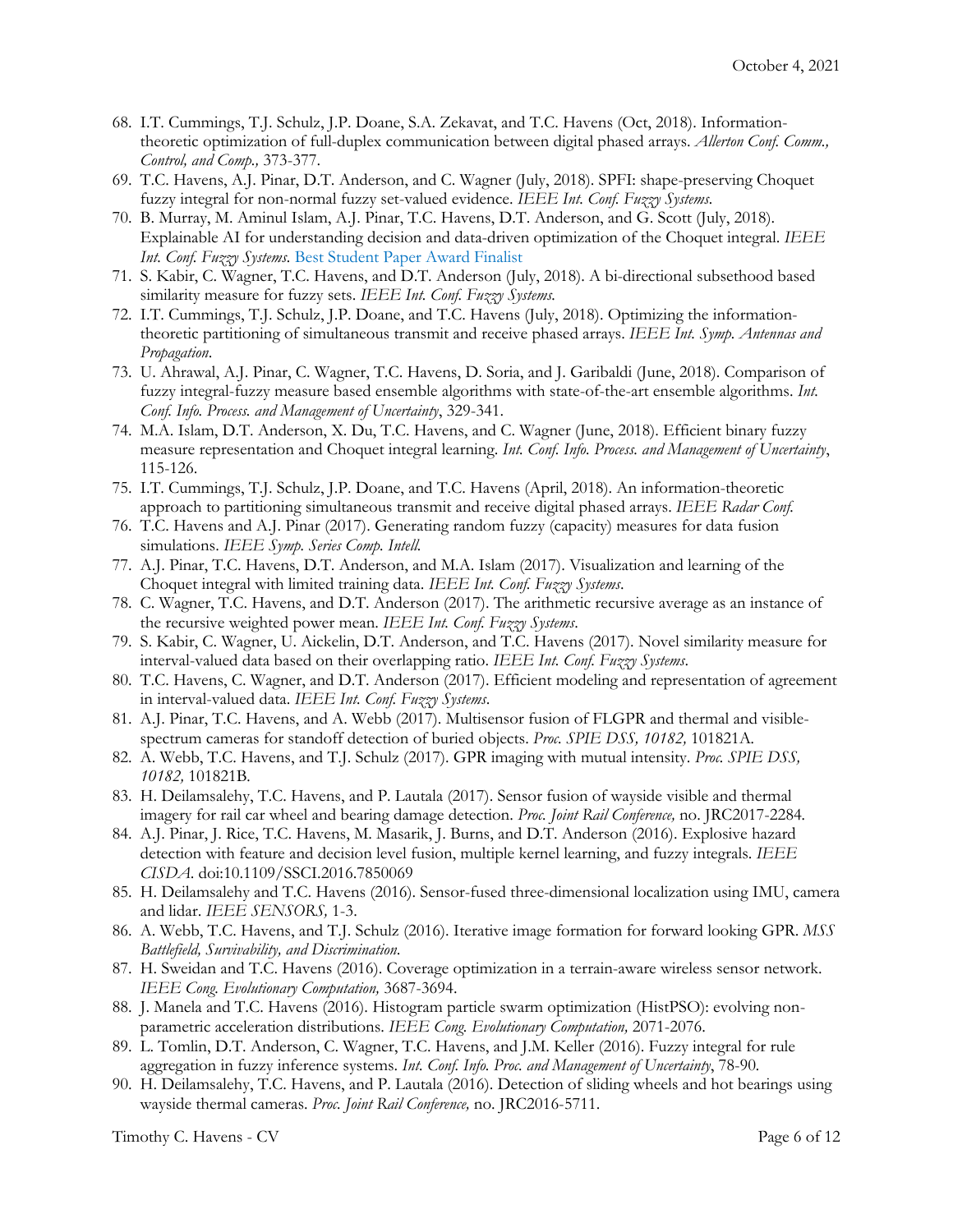- 91. A. Pinar, T.C. Havens, J. Rice, M. Masarik, J. Burns, and B. Thelen (2016). A comparison of robust principal component analysis techniques for buried object detection in downward looking GPR and EMI sensor data. *Proc. SPIE DSS, 9823,* 98230T.
- 92. J. Rice, A. Pinar, T.C. Havens, and T.J. Schulz (2016). Spatiotemporal features for buried hazard detection. *Proc. SPIE DSS, 9823,* 98231N.
- 93. A. Webb, T.C. Havens, and T.J. Schulz (2016). Spectral diversity for ground clutter mitigation in forwardlooking GPR. *Proc. SPIE DSS, 9823,* 98231M.
- 94. M.P. Masarik, J. Burns, B.T. Thelen, J. Kelly, and T.C. Havens (2016). Enhanced buried UXO detection via GPR/EMI data fusion. *Proc. SPIE DSS, 9823,* 98230R.
- 95. S.R. Price, B. Murray, L. Hu, D.T. Anderson, T.C. Havens, R.H. Luke, and J.M. Keller (2016). Multiple kernel based feature and decision level fusion of iECO individuals for explosive hazard detection in FLIR imagery. *Proc. SPIE DSS, 9823,* 98231G.
- 96. J.L. Dowdy, D.T. Anderson, R.H. Luke, J.E. Ball, T.C. Havens, and J.M. Keller (2016). Comparison of spatial frequency domain features for the detection of side attack explosive ballistics in synthetic aperture acoustics. *Proc. SPIE DSS, 9823,* 98231R.
- 97. M.A. Islam, D.T. Anderson, and T.C. Havens (2015). Multi-criteria based learning of the Choquet integral using goal programming. *Proc. NAFIPS*, 1-6*.*
- 98. T. Adeyeba, D.T. Anderson, and T.C. Havens (2015). Insights and characterizations of l1-norm based sparsity learning of a lexicographically encoded capacity vector for the Choquet integral. *Proc. IEEE Int. Conf. Fuzzy Systems,* 1-7.
- 99. A. Pinar, T.C. Havens, D.T. Anderson, and L. Hu (2015). Feature and decision level fusion using multiple kernel learning and fuzzy integrals. *Proc. IEEE Int. Conf. Fuzzy Systems*, 1-7.
- 100.H. Deilamsalehy, T.C. Havens, and P. Lautala (2015). Automatic method for detecting and categorizing train car wheel and bearing defects. *Proc. Joint Rail Conference*, no. JRC2015-5741.
- 101.S.R. Price, D.T. Anderson, and T.C. Havens (2015). Fusion of iECO image descriptors for buried explosive hazard detection in forward-looking infrared imagery. *Proc. SPIE, 9454*, 945405.
- 102.J. Becker, T.C. Havens, A. Pinar, and T.J. Schulz (2015). Deep belief networks for false alarm rejection in forward-looking ground-penetrating radar. *Proc. SPIE, 9454*, 94540W.
- 103.M.P. Masarik, J. Burns, B.T. Thelen, and T.C. Havens (2015). GPR anomaly detection with robust principal component analysis. *Proc. SPIE, 9454*, 945414.
- 104.A. Webb, T.C. Havens, and T.J. Schulz (2015). An apodization approach for processing forward-looking GPR for explosive hazard detection. *Proc. SPIE, 9454,* 94540X.
- 105.A. Pinar, M. Masarik, J. Kelly, T.C. Havens, J. Burns, B. Thelen, and J. Becker (2015). Approach to explosive hazard detection using sensor fusion and multiple kernel learning with downward-looking GPR and EMI sensor data. *Proc. SPIE, 9454*, 94540B.
- 106.J.E. Summers, T.C. Havens, and T.K. Meyer (2014). Learning environmentally dependent feature representations for classification of objects on or buried in the seafloor. *J. Acoustical Society of America 135*(4), 2296.
- 107.C.N. Brooks, R.J. Dobson, D.B. Dean, T. Oommen, T.C. Havens, T.M. Ahlborn, S.J. Cook, and A. Clover (2014). Evaluating the use of unmanned aerial vehicles for transportation purposes: a Michigan demonstration. *21st World Congress: Intelligent Transportation Systems*.
- 108.L. Hu, D.T. Anderson, T.C. Havens, and J.M. Keller (2014). Validity of different fuzzy integrals and representations for multiple kernel aggregation. *Int. Conf. Info. Processing and Management of Uncertainty in Knowledge-Based Systems.*
- 109.D.T. Anderson, S. Price, and T.C. Havens (2014). Regularization-based learning of the Choquet integral. *IEEE Int. Conf. Fuzzy Systems*, 2519-2526.
- 110.P. Bhatkhande and T.C. Havens (2014). Real time fuzzy controller for quadrotor stability control. *IEEE Int. Conf. Fuzzy Systems*, 913-919
- 111. V. Navale and T.C. Havens (2014). Fuzzy logic controller for energy management of power split hybrid electric vehicle transmission. *IEEE Int. Conf. Fuzzy Systems*, 940-947.
- 112. J. Su and T.C. Havens (2014). Fuzzy community detection in social networks using a genetic algorithm. *IEEE Int. Conf. Fuzzy Systems,* 2039-2046.

Timothy C. Havens - CV Page 7 of 12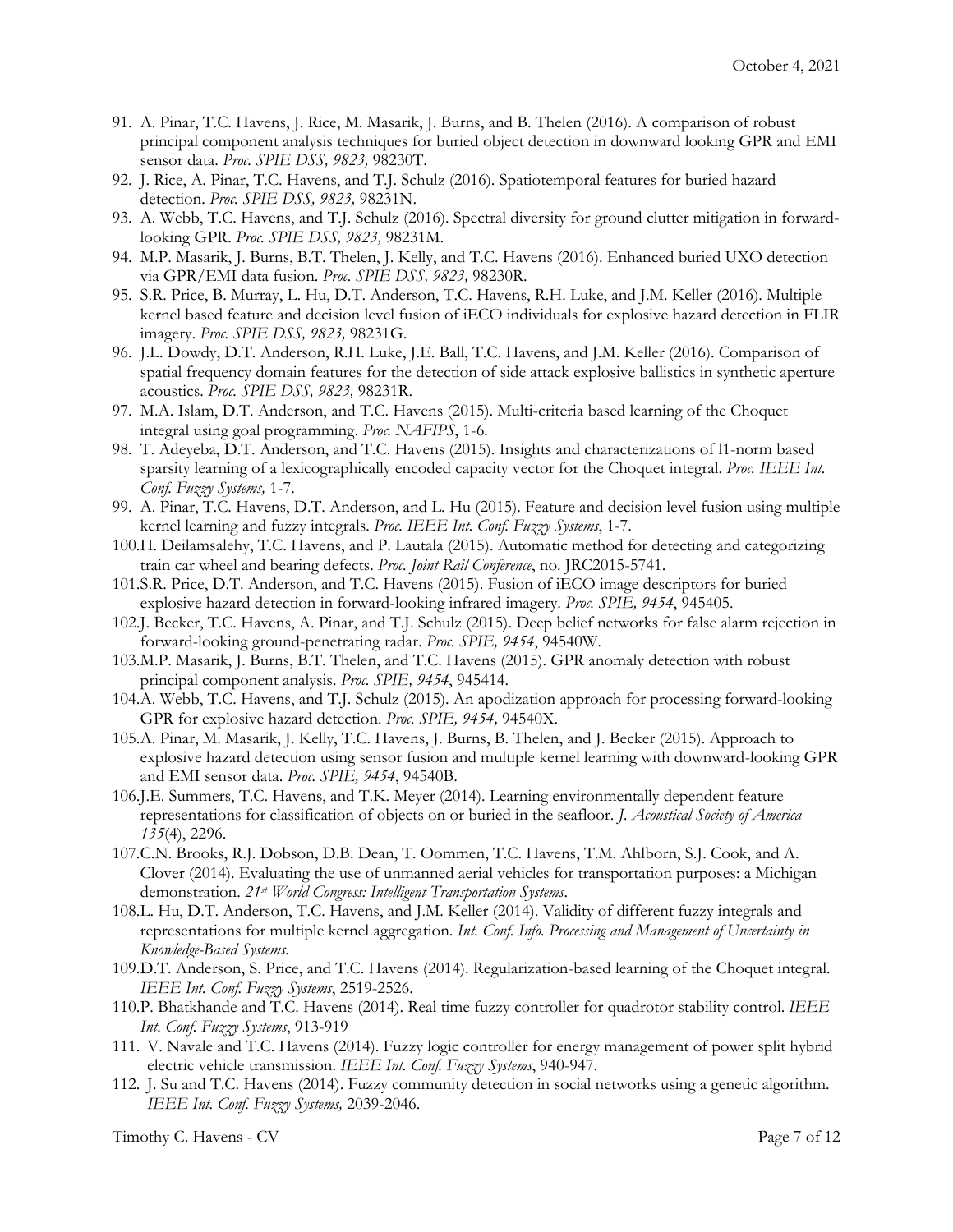- 113. T.C. Havens, J. Becker, A. Pinar, and T.J. Schulz (2014). Multi-band sensor-fused explosive hazard detection in forward-looking ground-penetrating radar. *Proc. SPIE, 9072,* 90720T*.*
- 114. S. Price, D.T. Anderson, C. Wagner, T.C. Havens, and J.M. Keller (2014). Indices for introspection of the Choquet integral. *Studies in Fuzziness and Soft Computing, vol.* 312: Proc. World Conf. Soft Computing, 261-271*.*
- 115. J. Su and T.C. Havens (2014). A generalized fuzzy t-norm formulation of fuzzy modularity for community detection in social networks. *Studies in Fuzziness and Soft Computing, vol. 312: Proc. World Conf. Soft Computing,* 65-76*.*
- 116. Z. Zhang and T.C. Havens (2013). Scalable approximation of kernel fuzzy c-means. *Proc. IEEE Int. Conf. Big Data,* 161-168.
- 117. D. Kumar, M. Palaniswami, S. Rajasegarar, C. Leckie, J.C. Bezdek, and T.C. Havens (2013). clusiVAT: a mixed visual/numerical clustering algorithm for big data. *Proc. IEEE Int. Conf. Big Data,* 112-117.
- 118. C. Wagner, D.T. Anderson, and T.C. Havens. Generalization of the fuzzy integral for discontinuous interval- and non-convex interval fuzzy set-valued inputs (2013). *Proc. IEEE Int. Conf. Fuzzy Systems,* 1-8.
- 119. L. Hu, D.T. Anderson, and T.C. Havens (2013). Multiple kernel aggregation using fuzzy integrals. *Proc. IEEE Int. Conf. Fuzzy Systems*, 1-7.
- 120. T.C. Havens, D.T. Anderson, C. Wagner, H. Deilamsalehy, and D. Wonnacott (2013). Fuzzy integrals of intervals using a measure of generalized accord. *Proc. IEEE Int. Conf. Fuzzy Systems*, 1-8.
- 121. T.C. Havens, J.C. Bezdek, C. Leckie, and M. Palaniswami (2013). Extension of iVAT to asymmetric matrices. *Proc. IEEE Int. Conf. Fuzzy Systems*, 1-6.
- 122. T.C. Havens, J.C. Bezdek, C. Leckie, J. Chan, W. Liu, J. Bailey, K. Romamohanarao, and M. Palaniswami (2013). Clustering and visualization of fuzzy communities in social networks. *Proc. IEEE Int. Conf. Fuzzy Systems,* 1-7.
- 123. T.C. Havens, J.C. Bezdek, and M. Palaniswami (2013). Scalable single linkage hierarchical clustering for big data. *Proc. ISSNIP,* 396-401.
- 124. T.C. Havens (2012). Approximation of kernel k-means for streaming data. *Proc. Int. Conf. Pattern Recognition,* 509-512.
- 125. T.C. Havens, J.C. Bezdek, and M. Palaniswami (2012). Cluster validity for kernel fuzzy clustering. *Proc. IEEE Int. Conf. Fuzzy Systems*, 1-8. Best Paper Award Finalist
- 126. D.T. Anderson, T.C. Havens, C. Wagner, J.M. Keller, M. Anderson, and D. Wescott (2012). Sugeno fuzzy integral generalizations for sub-normal fuzzy set-valued inputs. *Proc. IEEE Int. Conf. Fuzzy Systems*, 1-8*.* Best Paper Award
- 127. S. Rajasegarar, J.C. Bezdek, M. Moshtaghi, C. Leckie, T.C. Havens, and M. Palaniswami (2012). Measures for clustering and anomaly detection in sets of higher dimensional ellipsoids. *IEEE Int. Joint Conf. Neural Networks*, 1-8.
- 128. T.C. Havens, J.M. Keller, K. Stone, K.C. Ho, T.T. Ton, D.C. Wong, and M. Soumekh (2012). Multiple kernel learning for explosive hazards detection in forward-looking ground-penetrating radar. *Proc. SPIE, 8357*, 83571D.
- 129. J. Farrell, T.C. Havens, K.C. Ho, J.M. Keller, T.T. Ton, D.C. Wong, and M. Soumekh (2012). Evaluation and improvement of spectral features for the detection of buried explosive hazards using forward-looking ground-penetrating radar. *Proc. SPIE, 8357*, 8357C.
- 130. M. Popescu, J.M. Keller, J.C. Bezdek, and T.C. Havens (2011). Correlation cluster validity. *IEEE Int. Conf. Systems, Man, Cybernetics*, 2531-2536*.* IEEE Franklin V. Taylor Memorial Best Paper Award
- 131. R. Chitta, R. Jin, T.C. Havens, and A.K. Jain (2011). Approximate kernel k-means: solution to large scale kernel clustering. *Proc. ACM SIGKDD Conf. Knowledge Discovery and Data Mining*, 895-903.
- 132. T.C. Havens, R. Chitta, A.K. Jain, and R. Jin (2011). Speedup of fuzzy and possibilistic c-means for large-scale clustering. *Proc. IEEE Int. Conf. Fuzzy Systems*, 463-470.
- 133. T.C. Havens, J.M. Keller, K.C. Ho, T.T. Ton, D.C. Wong, and M. Soumekh (2011). Narrow band processing and fusion approach for explosive hazard detection in FLGPR. *Proc. SPIE, 8017*(1), 80171F.
- 134. J. Farrell, T.C. Havens, K.C. Ho, J.M. Keller, T.T. Ton, D.C. Wong, and M. Soumekh (2011). Detection of explosive hazards using spectrum features from forward-looking ground penetrating radar imagery. *Proc. SPIE, 8017*(1), 80171E.

Timothy C. Havens - CV Page 8 of 12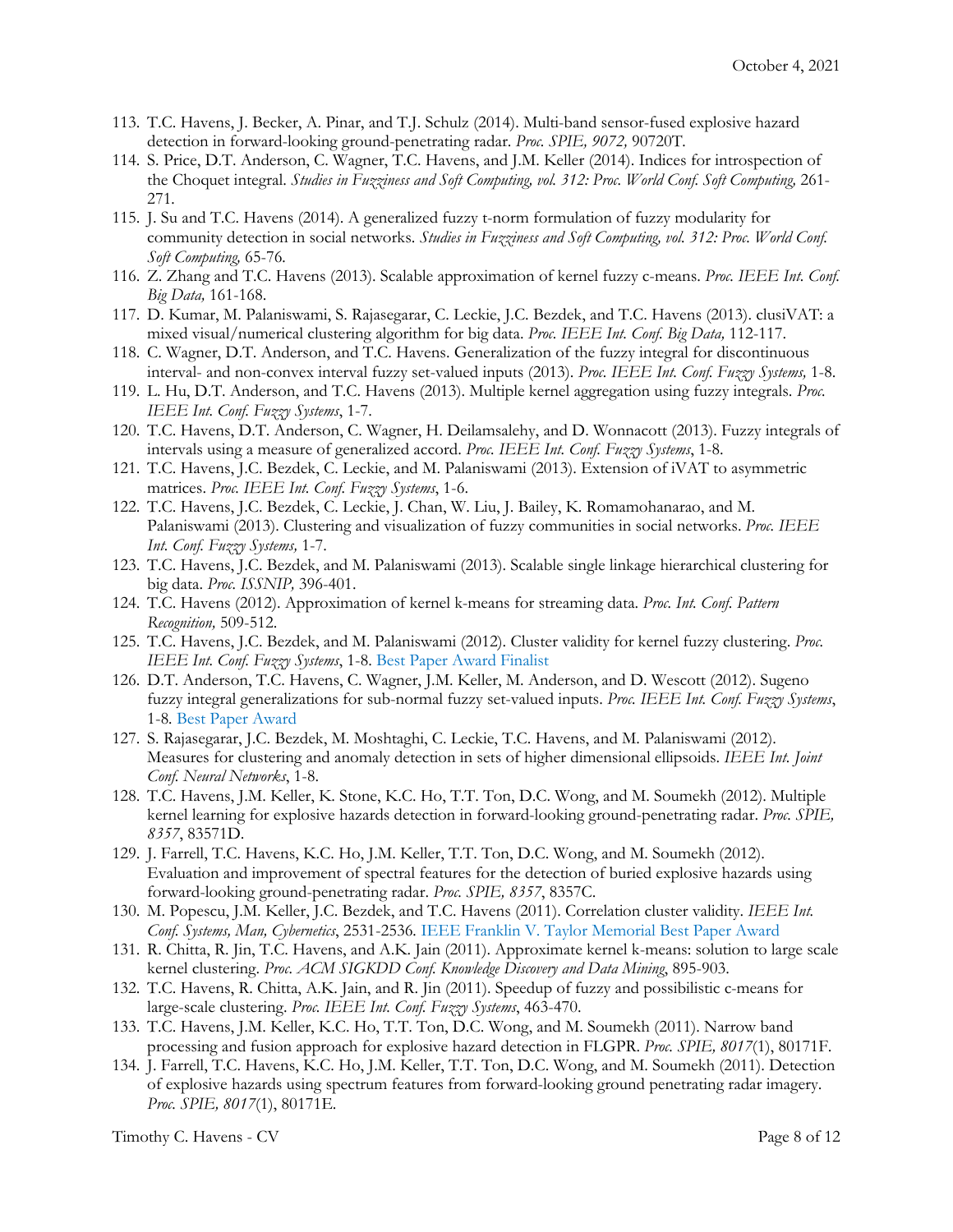- 135. T.C. Havens, D.T. Anderson, and J.M. Keller (2010). A fuzzy Choquet integral with an interval type-2 fuzzy number-valued integrand. *Proc. IEEE Int. Conf. Fuzzy Systems*, 1-8.
- 136. J.C. Bezdek, T.C. Havens, J.M. Keller, C.A. Leckie, L. Park, and M. Palaniswami (2010). Clustering elliptical anomalies in sensor networks. *Proc. IEEE Int. Conf. Fuzzy Systems*, 1-8.
- 137. I.J. Sledge, T.C. Havens, J.C. Bezdek, and J.M. Keller (2010). Relational cluster validity. *Proc. IEEE Int. Conf. Fuzzy Systems*, 1-9.
- 138. I.J. Sledge, J.C. Bezdek, T.C. Havens, and J.M. Keller (2010). A relational dual of the fuzzy possibilistic c-means algorithm. *Proc. IEEE Int. Conf. Fuzzy Systems*, 1-9.
- 139. D.T. Anderson, J.M. Keller, and T.C. Havens (2010). Learning fuzzy-valued fuzzy measures for the fuzzy-valued Sugeno fuzzy integral. *Proc. Int. Conf. Information Processing and Management of Uncertainty in Knowledge-Based Systems, 6178*, 502-511.
- 140. T.C. Havens, J.C. Bezdek, and J.M. Keller (2010). A new implementation of the co-VAT algorithm for visual assessment of clusters in rectangular relational data. *Artificial Intelligence and Soft Computing*, Part I, 363-371.
- 141. T.C. Havens, C.J. Spain, K.C. Ho, J.M. Keller, T.T. Ton, D.C. Wong, and M. Soumekh (2010). Improved detection and false alarm rejection using ground-penetrating radar and color imagery in a forward-looking system. *Proc. SPIE, 7664*(1), 76641U.
- 142. T.C. Havens, K.C. Ho, J. Farrell, J.M. Keller, M. Popescu, T.T. Ton, D.C. Wong, and M. Soumekh (2010). Locally adaptive detection algorithm for forward-looking ground-penetrating radar. *Proc. SPIE, 7664*(1), 76642E.
- 143. M. Popescu, K. Stone, T.C. Havens, K.C. Ho, and J.M. Keller (2010). Anomaly detection in forwardlooking infrared imaging using one class classifiers. *Proc. SPIE, 7664*(1), 76642B.
- 144. K. Stone, J.M. Keller, M. Popescu, T.C. Havens, and K.C. Ho (2010). Forward-looking anomaly detection via fusion of infrared and color imagery. *Proc. SPIE, 7664*(1), 766425.
- 145. T.C. Havens, J.M. Keller, G.L. Alexander, M. Skubic, and M. Rantz (2009). Fuzzy contour tracking of human silhouettes. *Proc. IEEE Int. Conf. Fuzzy Systems*, 951-956.
- 146. T.C. Havens, K. Stone, J.M. Keller, and K.C. Ho (2009). Sensor-fused detection of explosive hazards. *Proc. SPIE*, *7303*(1), 73032A.
- 147. T.C. Havens, G.L. Alexander, C. Abbott, J.M. Keller, M. Skubic, and M. Rantz (2009). Contour tracking of human exercises. *Proc. IEEE Workshop on Computational Intelligence and Computer Vision*, 22-28.
- 148. T.C. Havens, J.C. Bezdek, J.M. Keller, and M. Popescu (2008). Dunn's cluster validity index as a contrast measure of VAT images. *Proc. Int. Conf. Pattern Recognition*, 1-4.
- 149. I.J. Sledge, J.M. Keller, T.C. Havens, G.L. Alexander, and M. Skubic (2008). Temporal activity analysis. *Proc. AAAI Symposium on AI in Eldercare,* 101-108.
- 150. T.C. Havens, C.J. Spain, N.G. Salmon, and J.M. Keller (2008). Roach infestation optimization. *Proc. IEEE Swarm Intelligence Symposium*, 1-7.
- 151. T.C. Havens, J.M. Keller, M. Popescu, and J.C. Bezdek (2008). Ontological self-organizing maps for cluster visualization and functional summarization of gene products using Gene Ontology similarity measures. *Proc. IEEE Int. Conf. Fuzzy Systems*, 104-109.
- 152. M. Popescu, J.C. Bezdek, J.M. Keller, T.C. Havens, and J.M. Huband (2008). A new cluster validity measure for bioinformatics relational datasets. *Proc. IEEE Int. Conf. Fuzzy Systems*, 726-731.
- 153. T.C. Havens, J.M. Keller, E. MacNeal Rehrig, H.M. Appel, M. Popescu, J.C. Schultz, and J.C. Bezdek (2008). Fuzzy cluster analysis of bioinformatics data composed of microarray expression data and Gene Ontology annotations. *Proc. North American Fuzzy Information Processing Society*, 1-6.

## BOOK CHAPTERS

- 154. T.C. Havens, D.T. Anderson, K. Stone, J. Becker, and A.J. Pinar (2016). Computational Intelligence in Forward Looking Explosive Hazard Detection. In R. Abielmona et al. (Eds.), *Recent Advances in Computational Intelligence in Defense and Security* (pp. 13-44)*.* Berlin: Springer.
- 155. T.C. Havens, J.C. Bezdek, and M. Palaniswami (2012). Incremental Kernel Fuzzy c-Means. In V. Pedrosa (Ed.), *Computational Intelligence: Revised and Selected Papers from IJCCI 2010* (pp. 3-18). Berlin: Springer.
- 156. M. Popescu, T.C. Havens, J.M. Keller, and J.C. Bezdek (2009). Clustering with Ontologies. In M.

Timothy C. Havens - CV Page 9 of 12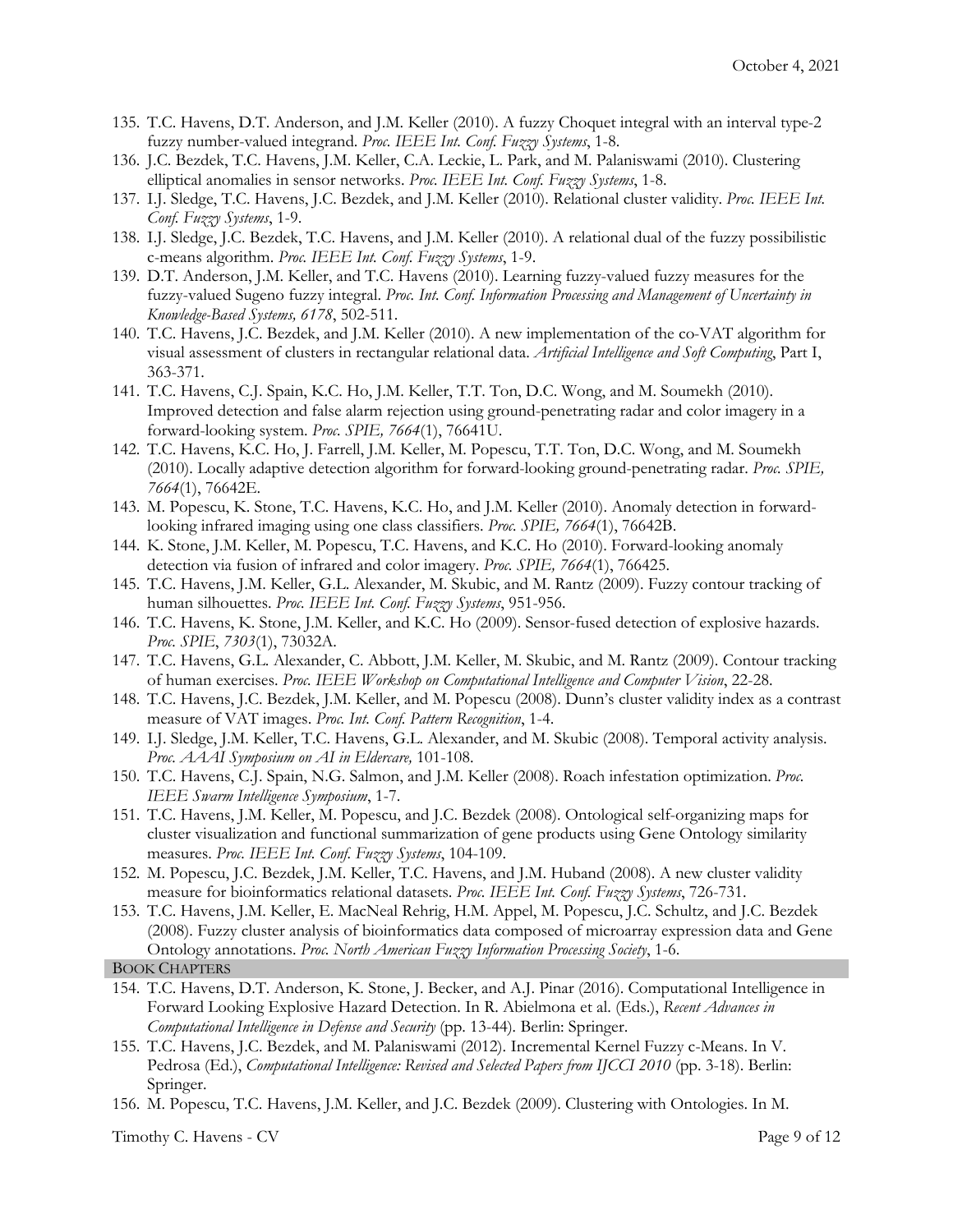Popescu and D. Xu (Eds.), *Data Mining in Biomedicine Using Ontologies* (pp. 45-62). Boston, MA: Artech House.

| <b>INVITED TALKS</b>                                                                                                                                               |                   |
|--------------------------------------------------------------------------------------------------------------------------------------------------------------------|-------------------|
| Explainable deep fusion, ISR-2 Seminar Series: Advancing Toward Modern Detection and                                                                               | (July, 2020)      |
| Estimation Theory, Los Alamos National Laboratory                                                                                                                  |                   |
| Introduction to Deep Learning, GSG Programming Seminar Series, Michigan Tech                                                                                       | (July, 2020)      |
| Graduate Student Government                                                                                                                                        |                   |
| Introduction to Machine Learning with Python, GSG Programming Seminar Series,                                                                                      | (July, 2020)      |
| Michigan Tech Graduate Student Government                                                                                                                          |                   |
| Explainable deep fusion, Technological University of Eindhoven                                                                                                     | (May, 2019)       |
| Interpretable deep fusion using non-linear deep learning architectures, Ford M.C.                                                                                  | (March, 2019)     |
| Making sense of deep fusion using explainable AI, NGA                                                                                                              | (January, 2019)   |
| Agile simultaneous transmit and receive phased arrays, AFRL                                                                                                        | (November, 2018)  |
| How to win on trivia night: sensor fusion beyond the weighted average, AFIT                                                                                        | (November, 2018)  |
| How to win on trivia night: sensor fusion beyond the weighted average, MIT LL                                                                                      | (July, 2018)      |
| How to win on trivia night: sensor fusion beyond the weighted average, CCC                                                                                         | (May, 2018)       |
| How to win on trivia night: sensor fusion beyond the weighted average, U. Mich.                                                                                    | (March, 2018)     |
| Sensor fusion and radar signal processing, Argo AI                                                                                                                 | (February, 2018)  |
| Agile simultaneous transmit and receive phased arrays, Mississippi State University                                                                                | (May, 2017)       |
| Regularized learning of linear order statistics, University of Nottingham, UK                                                                                      | (June, 2016)      |
| Kernel clustering of big data, University of Missouri                                                                                                              | (March, 2015)     |
| Kernel clustering of big data, University of Nottingham, UK                                                                                                        | (February, 2013)  |
| Aggregating crowd-sourced data using fuzzy integrals and fuzzy measure of                                                                                          | (March, 2013)     |
| generalized accord, University of Missouri                                                                                                                         |                   |
| Ontological self-organizing map, University of Missouri                                                                                                            | (March, 2012)     |
| Fuzzy kernel clustering of large scale biomedical and bioinformatics data, Wayne                                                                                   | (October, 2011)   |
| State University                                                                                                                                                   |                   |
| Incremental fuzzy c-means for large-scale data                                                                                                                     |                   |
| Saginaw Valley State University<br>٠                                                                                                                               | (February, 2012)  |
| Oakland University                                                                                                                                                 | (September, 2011) |
| Fuzzy kernel clustering of large-scale data                                                                                                                        |                   |
| Wayne State University<br>٠                                                                                                                                        | (November, 2011)  |
| Western Michigan University<br>٠                                                                                                                                   | (October, 2011)   |
| University of Michigan-Flint<br>٠                                                                                                                                  | (October, 2011)   |
| University of Michigan-Dearborn<br>$\bullet$                                                                                                                       | (September, 2011) |
| University of Melbourne, Australia                                                                                                                                 | (May, 2011)       |
| Advances in clustering for next-generation data sets. Old Dominion University                                                                                      | (April, 2011)     |
| Approximation of c-means clustering for large scale data. University of Missouri.                                                                                  | (March, 2011)     |
| Computing with words using self-organizing maps. Michigan State University.                                                                                        | (September, 2010) |
| Fuzzy cluster analysis of genes using Gene Ontology similarity measures. University                                                                                | (April, 2008)     |
| of Kansas                                                                                                                                                          |                   |
| Exercise feedback system to improve efficacy and safety of elder's exercise routines.<br>RAND / Hartford Foundation Career Development Institute, RAND Corporation | (March, 2008)     |
| Recognition technology for the functional assessment of older adults. University of                                                                                | (November, 2007)  |
| Illinois-Urbana Champaign                                                                                                                                          |                   |
|                                                                                                                                                                    |                   |

ADVISING

PhD Students

• Current: James Bialas (anticipated, 2021), Stephen Whitaker (anticipated, 2024), Zachary Dekraker

Timothy C. Havens - CV Page 10 of 12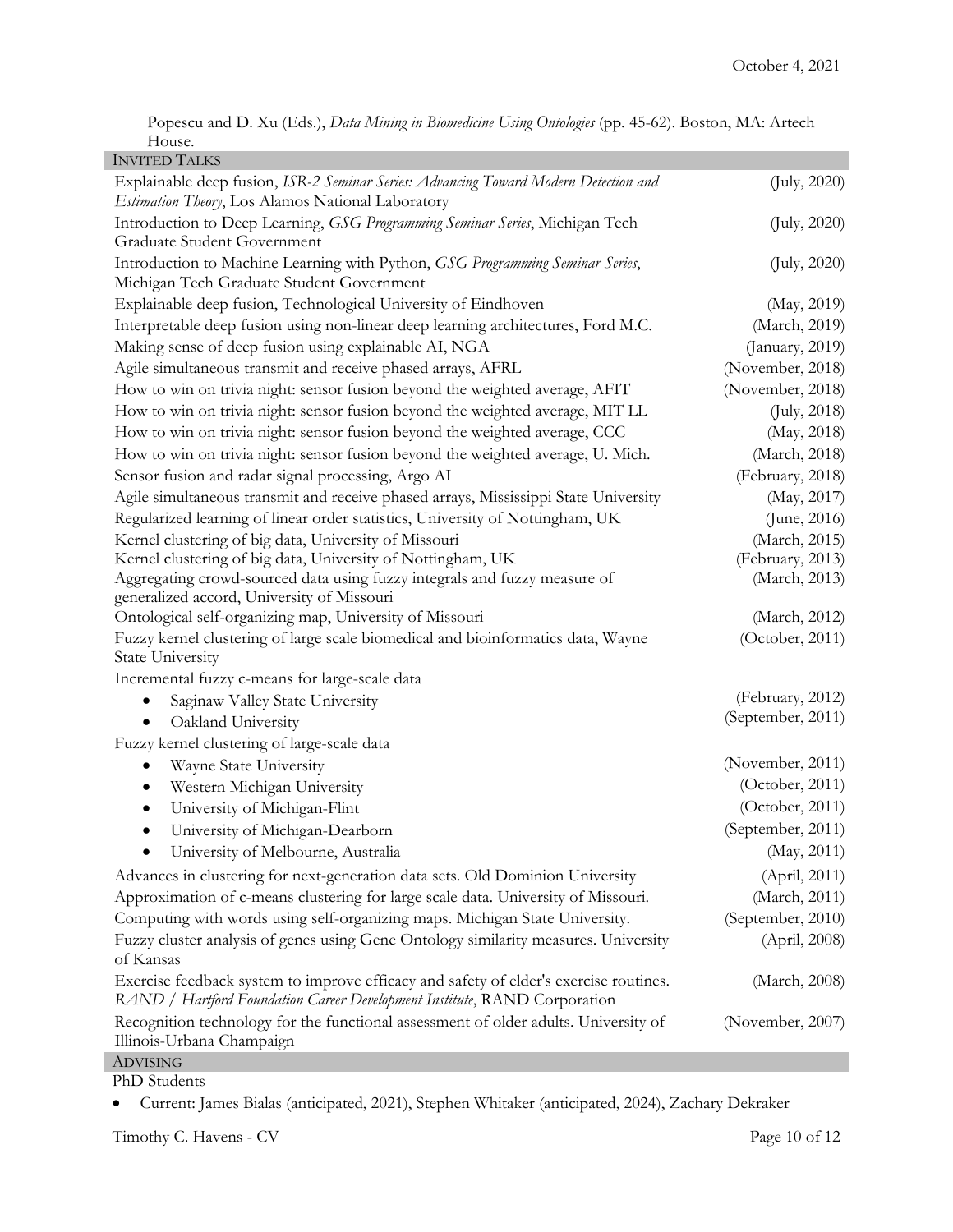(anticipated, 2024), Yilin Wang (anticipated, 2024), Nicholas Hamilton (anticipated, 2024), Evan Lucas (anticipated, 2024)

• Graduated: Adam Webb (2021, MTRI), Siva Krishna Kakula (2021, startup), Ian Cummings (2020, LANL), Sakineh Yazdanparast (2019, Cisco), Husam Sweidan (2018, CCC), Hanieh Deilamsalehy (2017, Adobe), Anthony Pinar (2017, Michigan Tech)

MS Students: 12 graduated thesis students

Undergraduate Research

- Advisor, Summer Undergraduate Research Fellows: Aaron Dean (2018), Joshua Manela (2014)
- Advisor, Pavlis Honors College Academic Year Research Interns (2015-16, 2016-17, 2018-19, 2019-20)
- Co-advisor, ITOxygen Enterprise (2015-16)
- Advisor, Blue Marble Security: Security Team (2014-15)
- Advisor, College of Engineering Honors Program (2008), Advisees, Christopher Spain and Nathan Salmon, were two of ten undergraduates featured in, "The Challenges and Rewards of Undergraduate Research," the Summer 2008 cover story of *Mizzou Engineer Magazine*. Published results of research in the *Proc. IEEE Swarm Intelligence Symposium 2008*.

PROFESSIONAL SERVICE

- Senior member, IEEE (Computational Intelligence Society)
- Conference Publication Editor, IEEE Computational Intelligence Society (2021 present)
- Member, IEEE Computational Intelligence Society Fuzzy Systems Technical Committee (2018 present)
- Member, IEEE Computational Intelligence Society Social Media Committee (2015 present)
- Member, *IEEE Trans. Fuzzy Systems* Best Paper Panel (2018 present)
- Associate Editor, *IEEE Trans. Fuzzy Systems* (2012 2021)
- Co-Chair, IEEE CIS Task Force on Cybersecurity for Smart World (2017 2021)
- Panel Sessions Co-Chair, *IEEE Int. Conf. Fuzzy Systems 2021*
- General Co-Chair, *IEEE Int. Conf. Fuzzy Systems 2019*
- Member, IEEE Trans. Fuzzy Systems Outstanding Paper Committee (2018)
- Area Chair: *IEEE Int. Conf. Fuzzy Systems 2015*
- Technical Program Committee: *IPMU 2020; CISDA-SSCI 2016; FUZZ-IEEE 2017, 2021; IEEE ISSNIP 2015; IAPR CIBB & PRIB 2013; IEEE WCCI 2012; IEEE CEC 2009*
- Session Chair: *SPIE DSS 2016, FUZZ-IEEE 2015, IPMU 2014, IEEE WCCI 2014*
- Special Session Co-Chair: Special Session on CI for Security, Surveillance, and Defense, *IEEE WCCI 2016,* Special Session on Emerging Applications and Extensions of Fuzzy Measures and Integrals, *FUZZ-IEEE 2013*
- Special Session Chair: Special Session on Fuzzy Logic and Fuzzy Systems for Very Large Data, *FUZZ-IEEE 2012,* Special Session on Large-Scale Clustering, *FUZZ-IEEE 2011*
- NSF reviewer (2021)
- External reviewer: Maryland Industrial Partnerships Program, National Institute of Justice, US Army ERDC, Research Grants Council—Hong Kong
- Journal reviewer, *Entropy, Fuzzy Sets and Systems, The Imaging Science Journal, Soft Computing, J. Intelligent and Fuzzy Systems, Neural Networks, J. Theoretical Biology, Digital Signal Processing, IEEE Trans. Pattern Analysis and Machine Intelligence, Int. J. Computers and Applications, Int. J. Uncertainty, Fuzziness, and Knowledge-Based Systems, IEEE Trans. Fuzzy Systems, IEEE Trans. Geoscience and Remote Sensing, IEEE Trans. Image Processing, IEEE Trans. Evolutionary Computation, Computational Intelligence Magazine, Pattern Recognition Letters, Information Sciences, J. Engineering and Computer Innovations, J. Computer Engineering Research, J. Computer Science and Technology*

HONORS AND AWARDS

IEEE Eta Kappa Nu, Beta Gamma Chapter, Professor of the Year (2015) Jackson Creative Canvas Course Contest Award (2014)